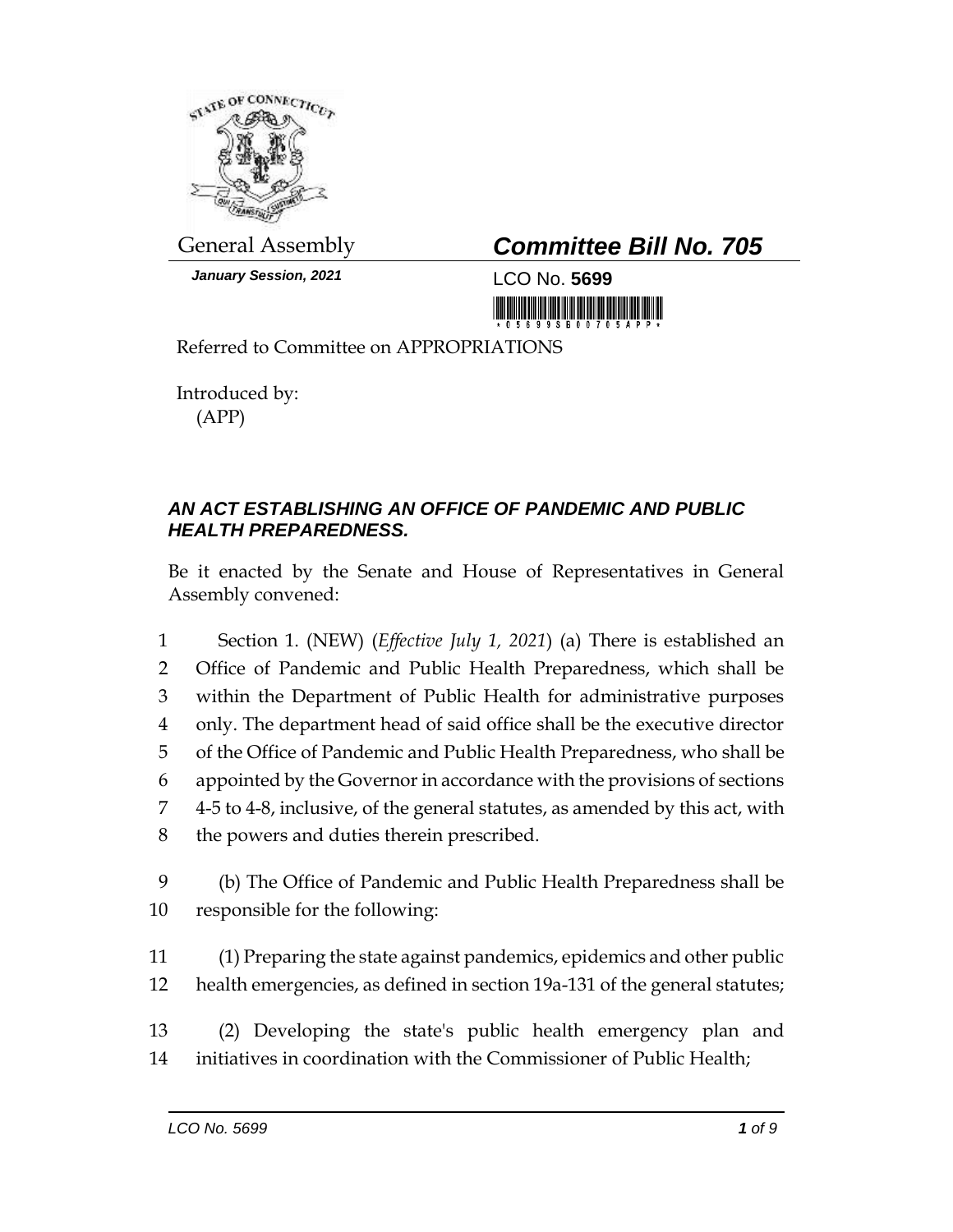(3) (A) Establishing and maintaining an inventory of a strategic reserve of necessary equipment in the event of a pandemic, epidemic or other public health emergency, including, but not limited to, hand sanitizer, ventilators, hospital beds, modes of transportation, gloves, masks, gowns and other personal protective equipment and equipment and space for vaccine storage; (B) testing and inspecting the items in such strategic reserve on a quarterly basis to ensure that such items have not expired and remain in working order; and (C) establishing a protocol for access to such strategic reserve;

 (4) Connecting small businesses to local providers of personal protective equipment; and

 (5) Developing and proposing policies to (A) support and secure the state's medical supply chain, (B) restore jobs at the conclusion of any pandemic, epidemic or other public health emergency, and (C) establish and support training programs to increase the availability of necessary staff during a pandemic, epidemic or other public health emergency.

 (c) In performing the duties set forth in this section, the Office of Pandemic and Public Health Preparedness may request the assistance of the staffs and resources of the Department of Public Health, the Department of Administrative Services, the Department of Education, the Labor Department, the Department of Economic and Community Development, the Department of Emergency Services and Public Protection, the Department of Social Services and all other state departments, agencies and commissions as necessary. The office may also request the assistance of local health directors and may utilize any other public or private agencies, groups or individuals who are appropriate and who may be available to assist in performing such duties.

 (d) Not later than January first, annually, the executive director of the Office of Pandemic and Public Health Preparedness shall submit a report, in accordance with the provisions of section 11-4a of the general statutes, to the joint standing committees of the General Assembly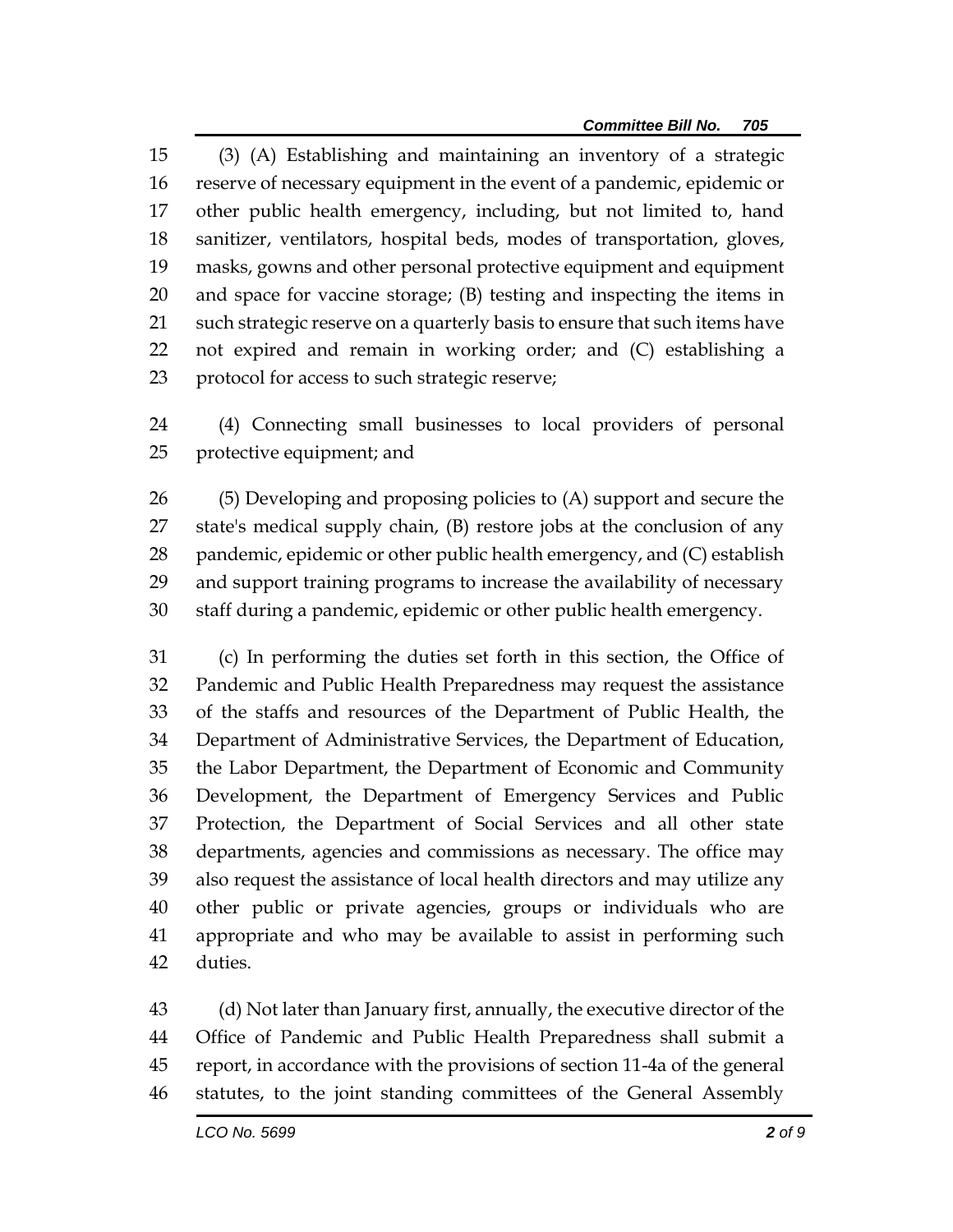having cognizance of matters relating to appropriations and the budgets of state agencies and public health, the Committee on Pandemic and Public Health Preparedness, established pursuant to section 2 of this act, and the Public Health Preparedness Advisory Committee, established pursuant to section 19a-131g of the general statutes, as amended by this act. Such report shall include a summary of the office's activities during the previous year and an inventory and assessment of the strategic reserve established pursuant to subsection (b) of this section.

 Sec. 2. (NEW) (*Effective July 1, 2021*) (a) There is established a Committee on Pandemic and Public Health Preparedness to review and advise on the state's planning for and response to pandemics, epidemics and other public health emergencies, as defined in section 19a-131 of the general statutes.

 (b) The committee shall consist of the following members: (1) The Governor, or the Governor's designee; (2) the speaker of the House of Representatives, or the speaker's designee; (3) the president pro tempore of the Senate, or the president's designee; (4) the majority leader of the House of Representatives, or the majority leader's designee; (5) the majority leader of the Senate, or the majority leader's designee; (6) the minority leader of the House of Representatives, or the minority leader's designee; (7) the minority leader of the Senate, or the minority leader's designee; and (8) the chairpersons and ranking members of the joint standing committees of the General Assembly having cognizance of matters relating to appropriations and the budgets of state agencies and public health, or their designees.

 (c) The members of the committee shall select the chairperson of the committee from among the members of the committee. Such chairperson shall schedule the first meeting of the committee, which shall be held not later than thirty days after the effective date of this section. The committee shall meet on a quarterly basis, except the committee shall meet on a biweekly basis during any period in which a public health emergency is declared pursuant to section 19a-131a of the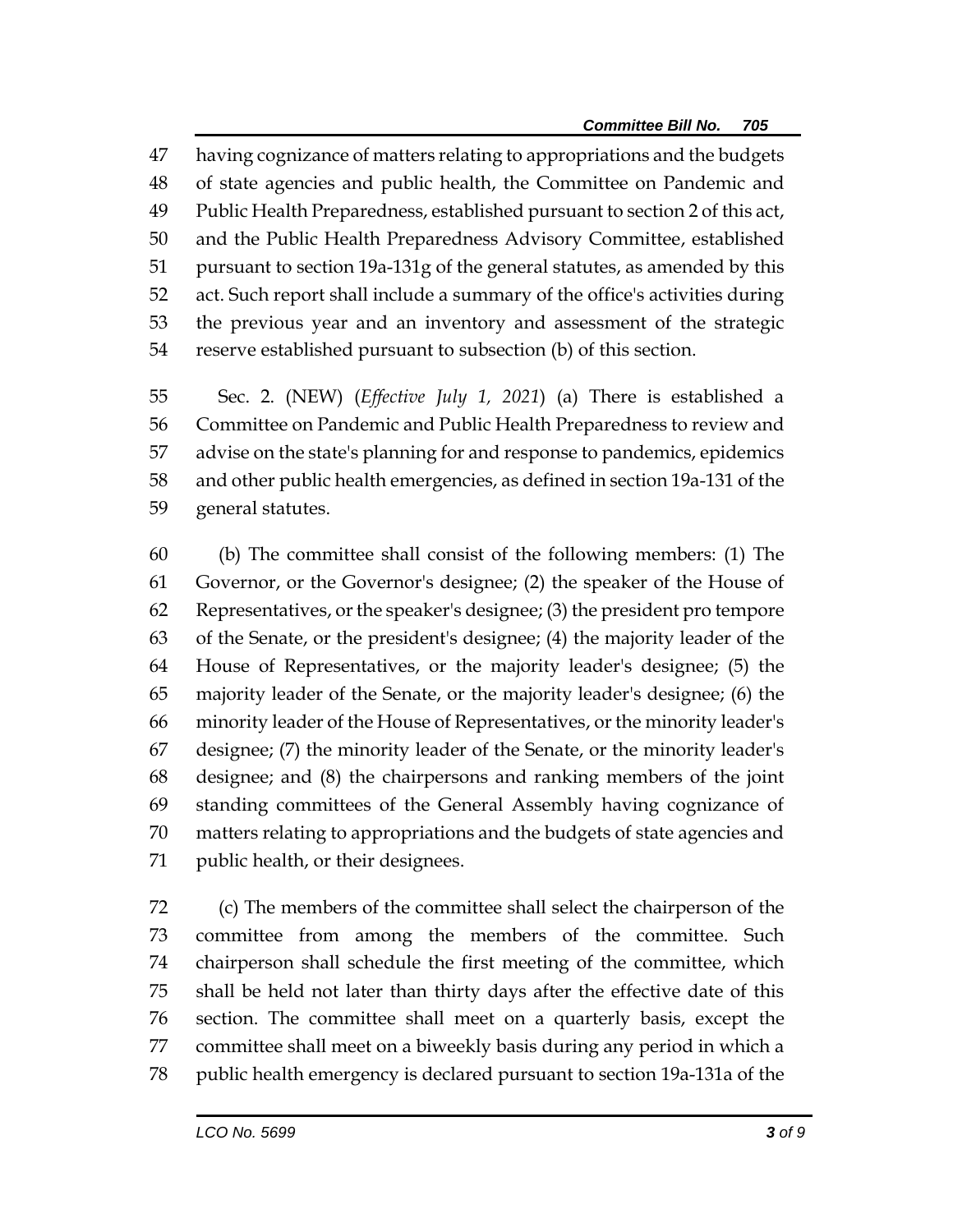general statutes.

(d) The council shall have the following powers and duties:

 (1) To review the policies and practices of the Office of Pandemic and Public Health Preparedness and advise the office on such policies and practices;

 (2) To develop and recommend policies for improving the state's preparedness for and response to pandemics, epidemics and other public health emergencies;

 (3) To review all spending by state agencies in response to a pandemic, epidemic or other public health emergency;

 (4) To obtain from any executive department, board, commission or other agency of the state such assistance and data, including, but not limited to, financial data and contingency plans for pandemics, epidemics and other public health emergencies, as necessary and available to carry out the purposes of this section; and

 (5) To perform such other acts as may be necessary and appropriate to carry out the duties described in this section.

 (e) The administrative staff of the joint standing committees of the General Assembly having cognizance of matters relating to public health and appropriations and the budgets of state agencies shall serve as administrative staff of the task force.

 Sec. 3. (NEW) (*Effective July 1, 2021*) The Connecticut Agricultural Experiment Station shall, in accordance with the provisions of chapter 426 of the general statutes, track potential and active animal pandemics and epidemics in the state and assess the risk of transmission from any such pandemic or epidemic to humans. If said station identifies an animal pandemic or epidemic and determines that such animal pandemic or epidemic poses a risk of transmission to humans, said station shall immediately notify the Office of Pandemic and Public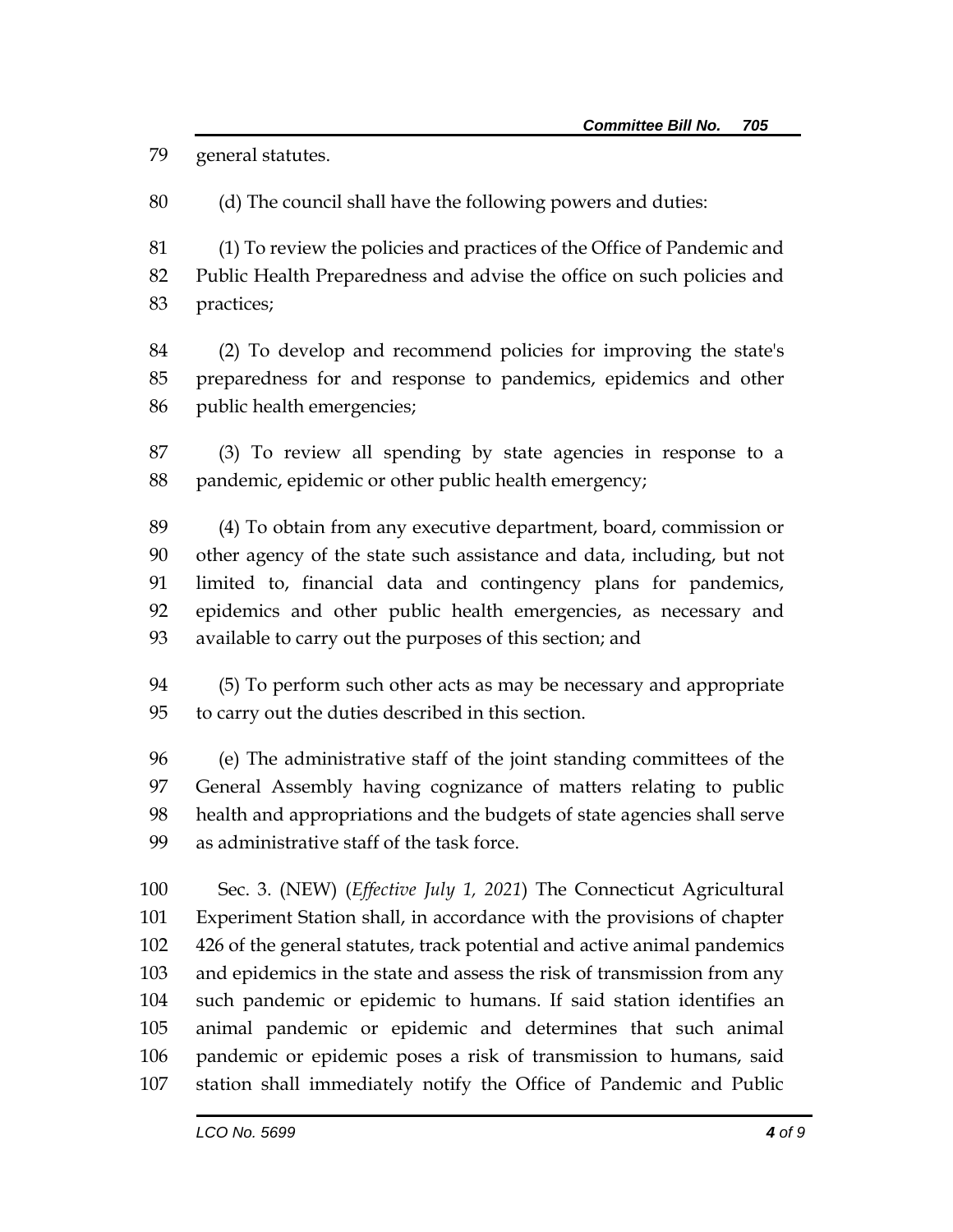Health Preparedness and the Committee on Pandemic and Public Health Preparedness.

 Sec. 4. (NEW) (*Effective from passage*) Not later than January 1, 2022, the Department of Education shall submit a report, in accordance with the provisions of section 11-4a of the general statutes, to the joint standing committee of the General Assembly having cognizance of matters relating to education. Such report shall include a plan to address staff shortages in schools that may occur as a result of a pandemic or epidemic, which shall include, but need not be limited to, a proposal for school districts to share available teachers on a limited time basis.

 Sec. 5. (*Effective from passage*) (a) The Office of Pandemic and Public Health Preparedness shall develop a proposal for a comprehensive program to support essential workers in the health care, transportation and food service industries both during and following a pandemic, epidemic or other public health emergency, as defined in section 19a- 131 of the general statutes. The office shall assess the feasibility and necessity of including the following elements in such program: (1) Support for apprenticeship training programs; (2) assistance in accessing the Family and Medical Leave Insurance Program; (3) tuition support for the training of such essential workers; (4) student loan debt assistance; (5) assistance in accessing the state's unemployment system for individuals who lack Internet or computer access; (6) in collaboration with the Department of Agriculture, local and regional boards of education and farmers in the state, the provision of food resources for those in need, including, but not limited to, the establishment of greenhouses in areas that have limited access to affordable and nutritious food; (7) rental, mortgage, heating, utility and Internet access assistance; and (8) a direct access telephone line for individuals who are landlords to ensure that rent and mortgage resources are directed to such landlords.

 (b) Not later than January 1, 2022, the Office of Pandemic and Public Health Preparedness shall submit a report, in accordance with the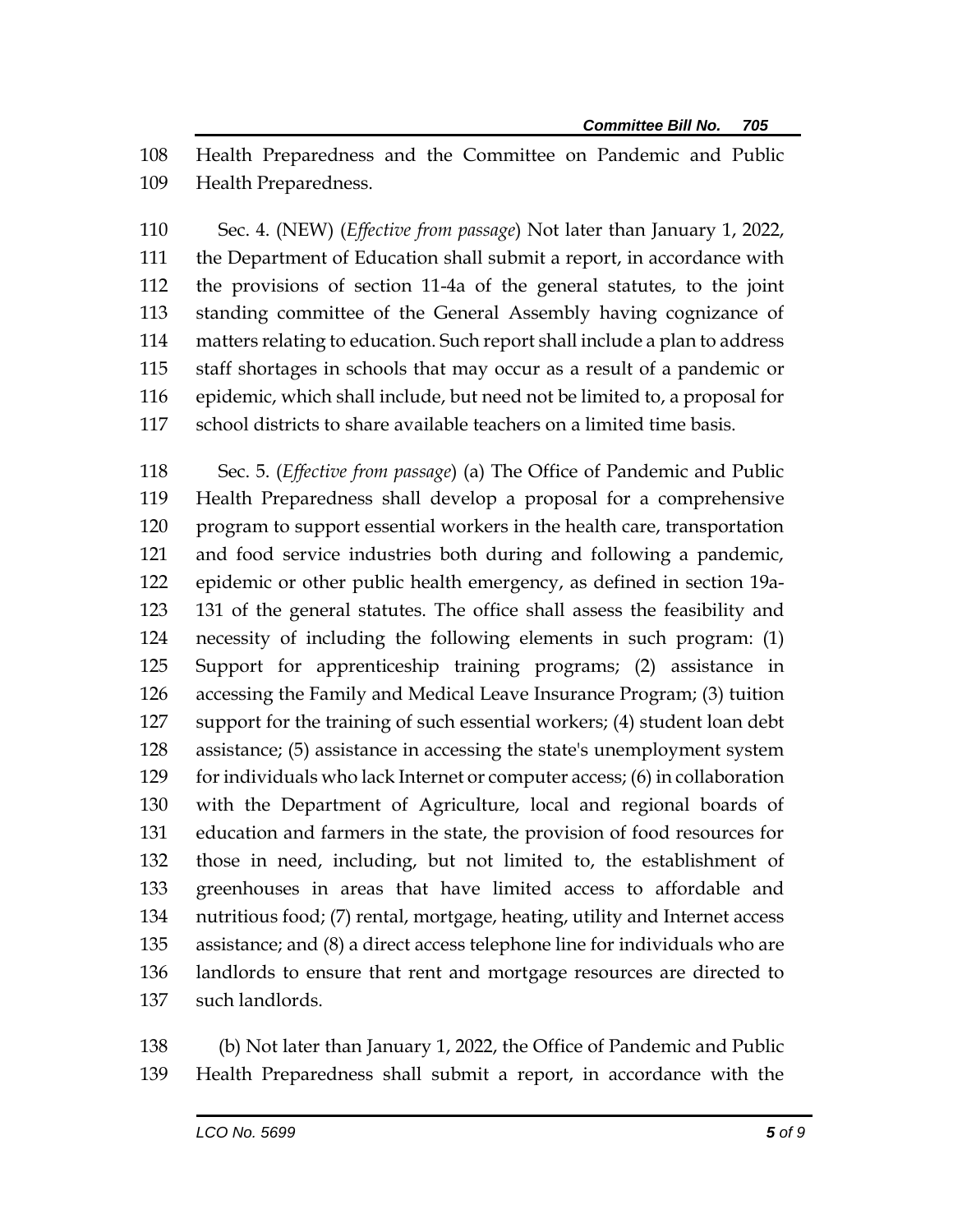provisions of section 11-4a of the general statutes, to the joint standing committees of the General Assembly having cognizance of matters relating to public health and appropriations and the budgets of state agencies. Such report shall include (1) legislative recommendations to implement such program, and (2) a plan to provide funding for such program.

 Sec. 6. Section 19a-131g of the general statutes is repealed and the following is substituted in lieu thereof (*Effective July 1, 2021*):

 The Commissioner of Public Health and the executive director of the Office of Pandemic and Public Health Preparedness shall establish a Public Health Preparedness Advisory Committee for purposes of advising the Department of Public Health and the Office of Pandemic and Public Health Preparedness on matters concerning emergency responses to a public health emergency. The advisory committee shall consist of the Commissioner of Public Health, the executive director of the Office of Pandemic and Public Health Preparedness, the Commissioner of Emergency Services and Public Protection, the president pro tempore of the Senate, the speaker of the House of Representatives, the majority and minority leaders of both houses of the General Assembly and the chairpersons and ranking members of the joint standing committees of the General Assembly having cognizance 161 of matters relating to appropriations and the budgets of state agencies, public health, public safety and the judiciary, and representatives of town, city, borough and district directors of health, as appointed by the commissioner, and any other organization or persons that the commissioner deems relevant to the issues of public health preparedness. **[**Upon the request of the commissioner, the**]** The Public Health Preparedness Advisory Committee **[**may**]** shall meet on a quarterly basis and when otherwise requested by the commissioner to review the plan for emergency responses to a public health emergency and other matters as deemed necessary by the commissioner.

Sec. 7. Section 4-5 of the general statutes is repealed and the following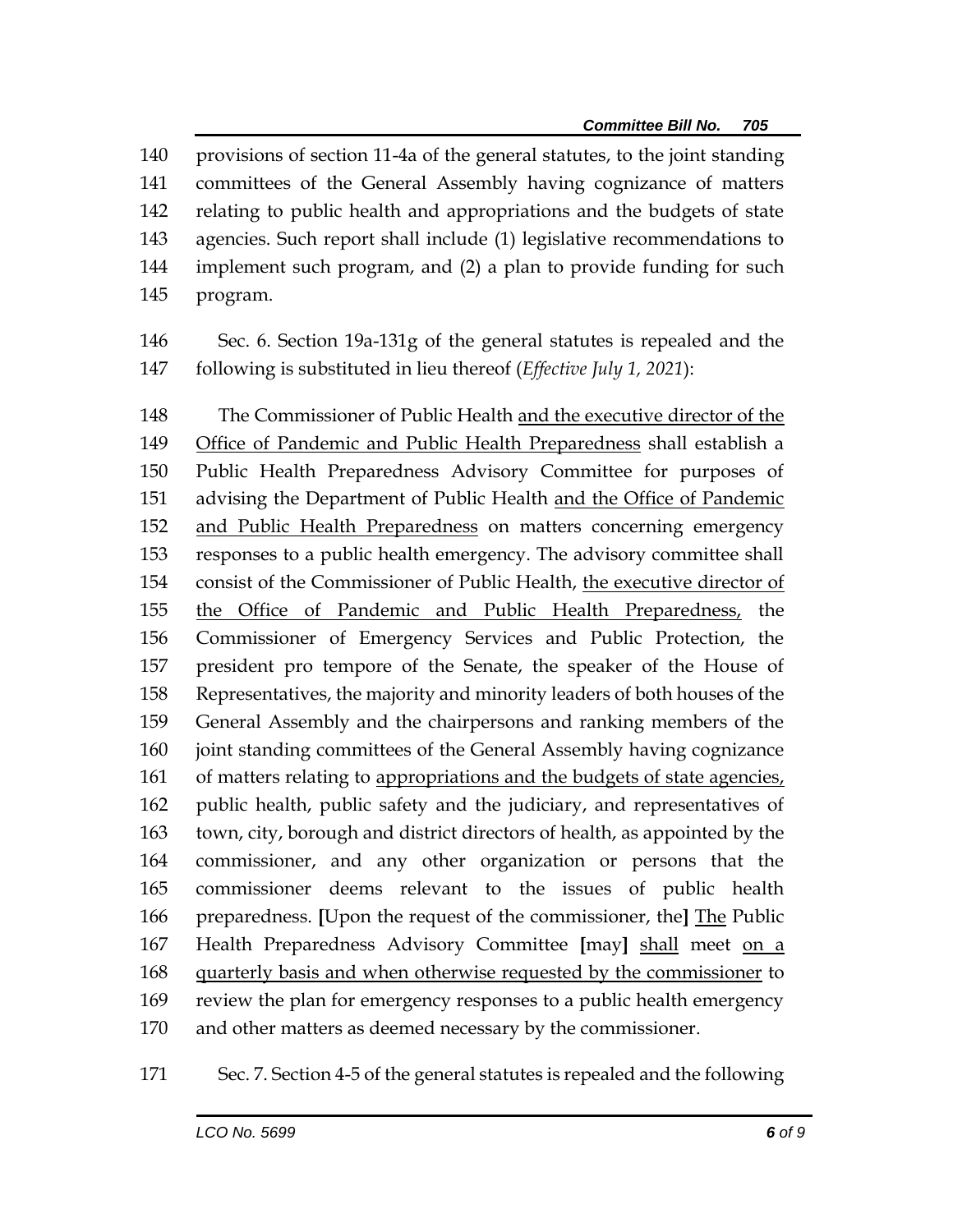is substituted in lieu thereof (*Effective July 1, 2021*):

 As used in sections 4-6, 4-7 and 4-8, the term "department head" means Secretary of the Office of Policy and Management, Commissioner of Administrative Services, Commissioner of Revenue Services, Banking Commissioner, Commissioner of Children and Families, Commissioner of Consumer Protection, Commissioner of Correction, Commissioner of Economic and Community Development, State Board of Education, Commissioner of Emergency Services and Public Protection, Commissioner of Energy and Environmental Protection, Commissioner of Agriculture, Commissioner of Public Health, Insurance Commissioner, Labor Commissioner, Commissioner of Mental Health and Addiction Services, Commissioner of Social Services, Commissioner of Developmental Services, Commissioner of Motor Vehicles, Commissioner of Transportation, Commissioner of Veterans Affairs, Commissioner of Housing, Commissioner of Aging and Disability Services, the Commissioner of Early Childhood, the executive director of the Office of Military Affairs, the executive director of the 189 Office of Health Strategy, the executive director of the Office of 190 Pandemic and Public Health Preparedness and the executive director of the Technical Education and Career System. As used in sections 4-6 and 4-7, "department head" also means the Commissioner of Education.

 Sec. 8. Section 4-5 of the general statutes, as amended by section 6 of public act 17-237, section 279 of public act 17-2 of the June special session, section 20 of public act 18-182 and section 283 of public act 19- 117, is repealed and the following is substituted in lieu thereof (*Effective July 1, 2022*):

 As used in sections 4-6, 4-7 and 4-8, the term "department head" means Secretary of the Office of Policy and Management, Commissioner of Administrative Services, Commissioner of Revenue Services, Banking Commissioner, Commissioner of Children and Families, Commissioner of Consumer Protection, Commissioner of Correction, Commissioner of Economic and Community Development, State Board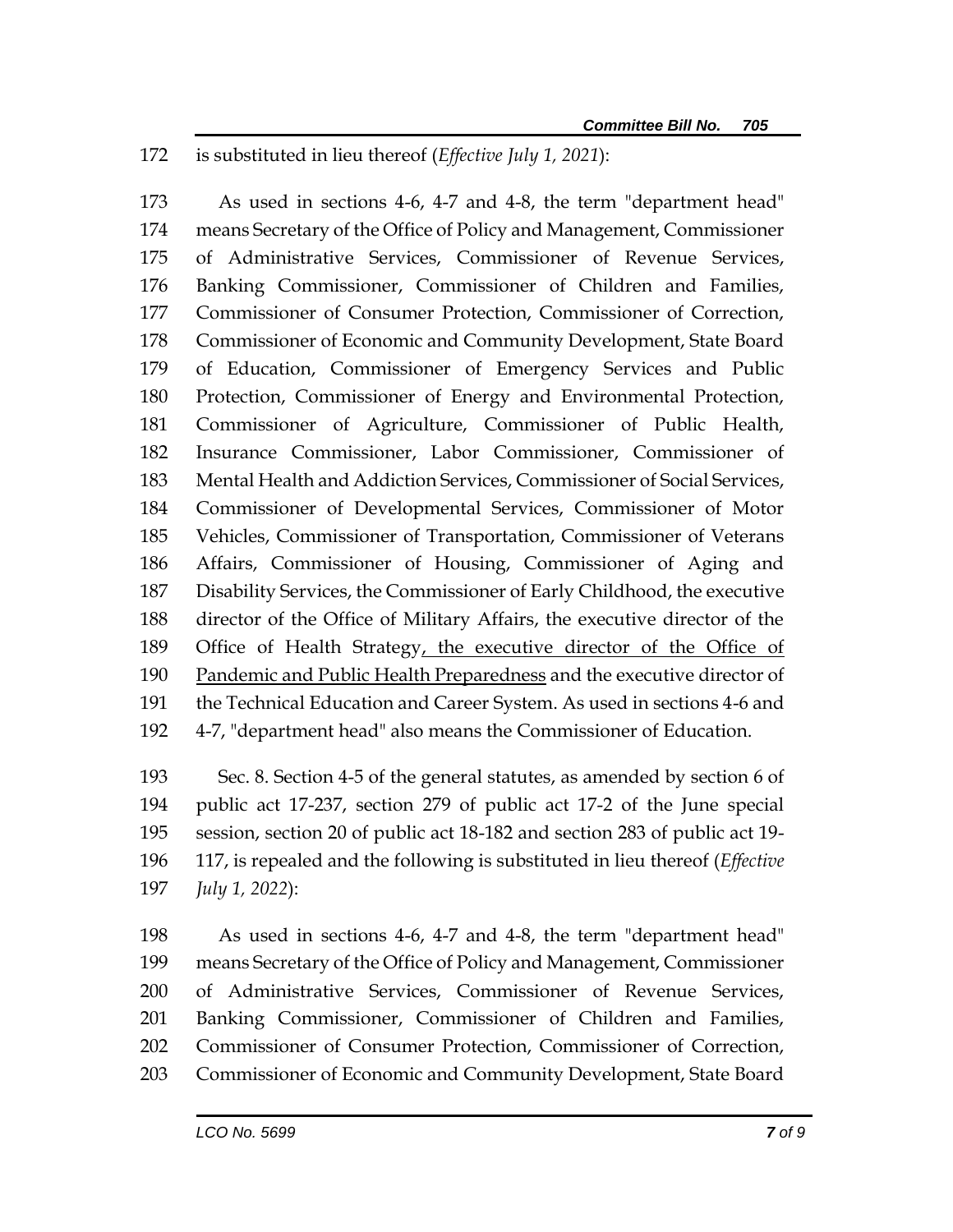of Education, Commissioner of Emergency Services and Public Protection, Commissioner of Energy and Environmental Protection, Commissioner of Agriculture, Commissioner of Public Health, Insurance Commissioner, Labor Commissioner, Commissioner of Mental Health and Addiction Services, Commissioner of Social Services, Commissioner of Developmental Services, Commissioner of Motor Vehicles, Commissioner of Transportation, Commissioner of Veterans Affairs, Commissioner of Housing, Commissioner of Rehabilitation Services, the Commissioner of Early Childhood, the executive director of the Office of Military Affairs, the executive director of the Office of Pandemic and Public Health Preparedness and the executive director of the Technical Education and Career System. As used in sections 4-6 and 4-7, "department head" also means the Commissioner of Education.

This act shall take effect as follows and shall amend the following sections: Section 1 *July 1, 2021* New section Sec. 2 *July 1, 2021* New section Sec. 3 *July 1, 2021* New section Sec. 4 *from passage* New section Sec. 5 *from passage* New section Sec. 6 *July 1, 2021* 19a-131g Sec. 7 *July 1, 2021* 4-5 Sec. 8 *July 1, 2022* 4-5

## *Statement of Purpose:*

To establish an Office of Pandemic and Public Health Preparedness.

*[Proposed deletions are enclosed in brackets. Proposed additions are indicated by underline, except that when the entire text of a bill or resolution or a section of a bill or resolution is new, it is not underlined.]*

Co-Sponsors: SEN. OSTEN, 19th Dist.; REP. RYAN, 139th Dist. REP. CONLEY, 40th Dist.; REP. FOSTER, 57th Dist. SEN. FLEXER, 29th Dist.; REP. RILEY, 46th Dist. REP. DE LA CRUZ, 41st Dist.; SEN. NEEDLEMAN, 33rd Dist. REP. SMITH, 48th Dist.; REP. NOLAN, 39th Dist. REP. JOHNSON, 49th Dist.; SEN. ANWAR, 3rd Dist. REP. HAMPTON, 16th Dist.